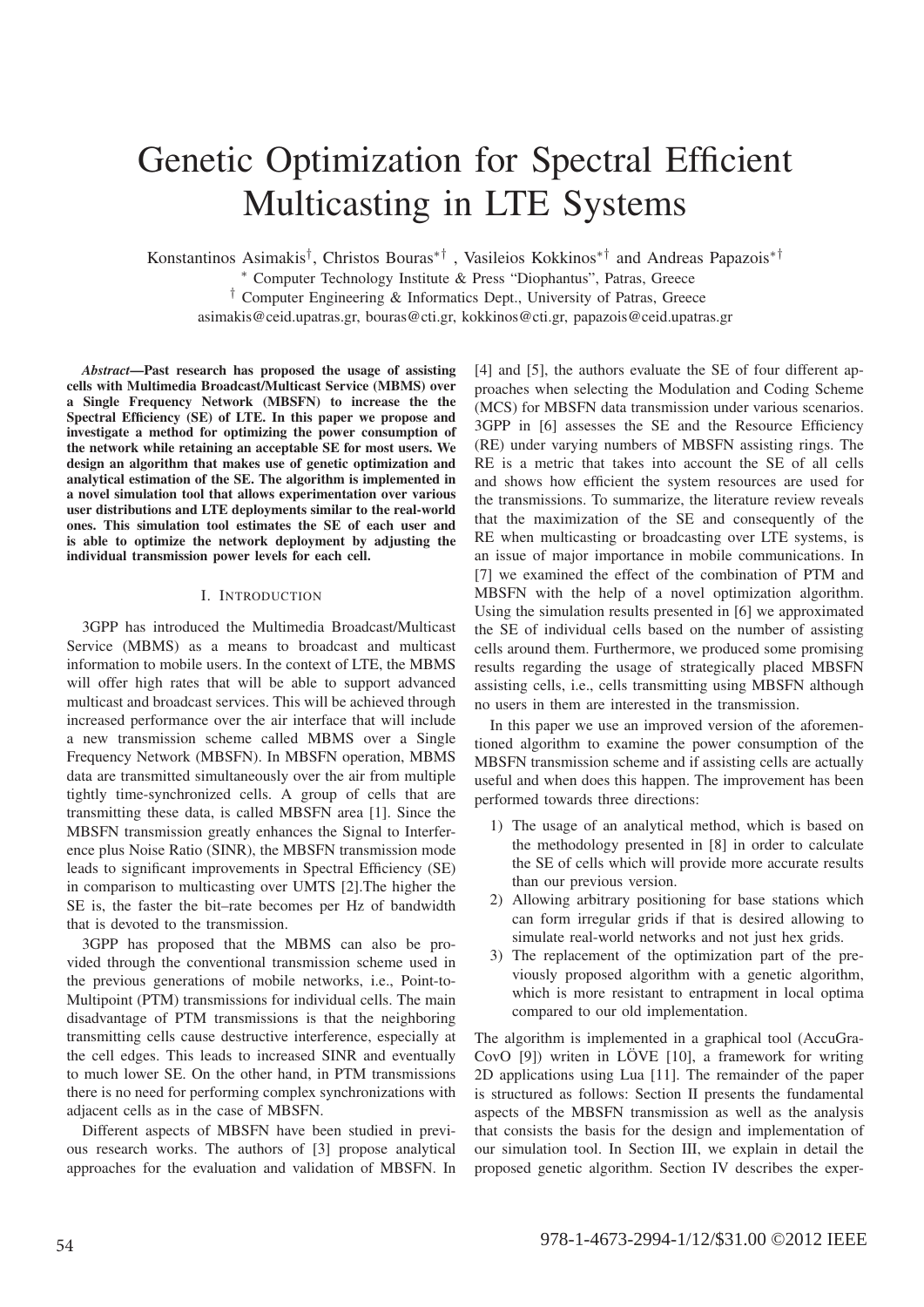

Fig. 1. The simulated network topologies are, essentially, Voronoi diagrams.

iments that we have conducted and, finally, the conclusions and some possible next steps are described in Section V.

#### II. MODELING & ANALYSIS

In this section we present the modeling and the analysis that we have conducted for the design and implementation of our simulation tool.

#### *A. MBSFN Transmission*

One of the basic notions in this work is that of the MBSFN area. The MBSFN area is defined as the group of timesynchronized cells that participate in the MBSFN operation. It should be noted that each cell in this group may or may not contain UEs (User Equipment) that have subscribed in the MBMS service. The cells containing UEs are called interested UE drop location cells, whereas the rest are called assisting cells. The assisting cells broadcast the MBSFN data while they do not actually contain any users that request that MBMS service. Instead, those cells assist the UEs of neighboring cells to constructively combine their transmissions. This is the main difference between MBSFN and PTM transmission; MBSFN transmissions are synchronized so their combination can be constructive, while PTM transmissions cause interference to any other nearby transmission.

## *B. SE Estimation*

Since our goal is the optimization of the network deployment, our simulation tool is able to estimate the SE for any user utilizing the network based on the positions of the nearby cellular antennae. The input of this lower level calculation is the 2D coordinates of the antennae and the users in double precision floating point arithmetic. In that way, our simulation tool can process any arbitrary network topology even those that are not composed of regular hexagons unlike all the previous works, e.g., [6] and [7], where the examined networks where simplified topologies consisted by regular hexagonal cells. The first step is to assign the user to a cell that will be considered his primary cell. Our simulator chooses the link with the highest power for the user. That creates areas around each cell in which every user has the same primary cell. Those areas get bigger as the transmission power of the cell increases since a user will then have to move much further away from



Fig. 2. A network topology with users connected to their primary cell.

his primary cell in order for the signal of a neighbouring cell to surpass the power of the primary signal. That makes the network topology similar to a weighted Voronoi diagram like this depicted in Figure 1, with the weights being each base station's transmitting power. This operation associates all the users to their primary cells as seen in Figure 2. After this operation the simulator proceeds with estimating the SE of the communication over each user's primary link. To calculate the SE for each user, we use the Shannon theoritical limit multiplied by an attenuation factor:

$$
SE = 0.6 \log_2(1 - \frac{S}{N+I})
$$
 (1)

For each of the cells we have to calculate the power that arrives to the user (using the COST 231 path–loss model). Additionally for cells other than the primary we have to take into account the timing of the signal arrivals because according to [8] the exact timing of the secondary signals determine the portion of the signals power that will count as signal (S) in the above formula, or interference (I). Since in our simulator cells can transmit using different power different cell characteristics, like base station power and antenna height, can be used, a user's primary cell is not necessarily the one closest to him. As a result, some of the secondary signals can arrive earlier than the primary signal. To achieve maximum constructive interference the two signals have to be received in sync. Otherwise the overlapping portion of their cyclic prefixes will determine what portion of the interference is considered constructive as given by the formula in (2) [8] where  $\tau$  is the time shift between the neighbouring signal and that of the primary cell and  $T_{CP}$  is the duration of the cyclic prefix.

$$
w(\tau) = \begin{cases} 0, & \text{if } \tau < -T_u \\ 1 + \frac{\tau}{T_u}, & \text{if } -T_u \le \tau < 0 \\ 1, & \text{if } 0 \le \tau < T_{CP} \\ 1 + \frac{\tau - T_{CP}}{T_u}, & \text{if } T_{CP} \le \tau < T_{CP} + T_u \\ 0, & \text{otherwise} \end{cases} \tag{2}
$$

After the SE for every user is calculated, it is trivial to check if at least 95% of the users have  $SE > 1$ .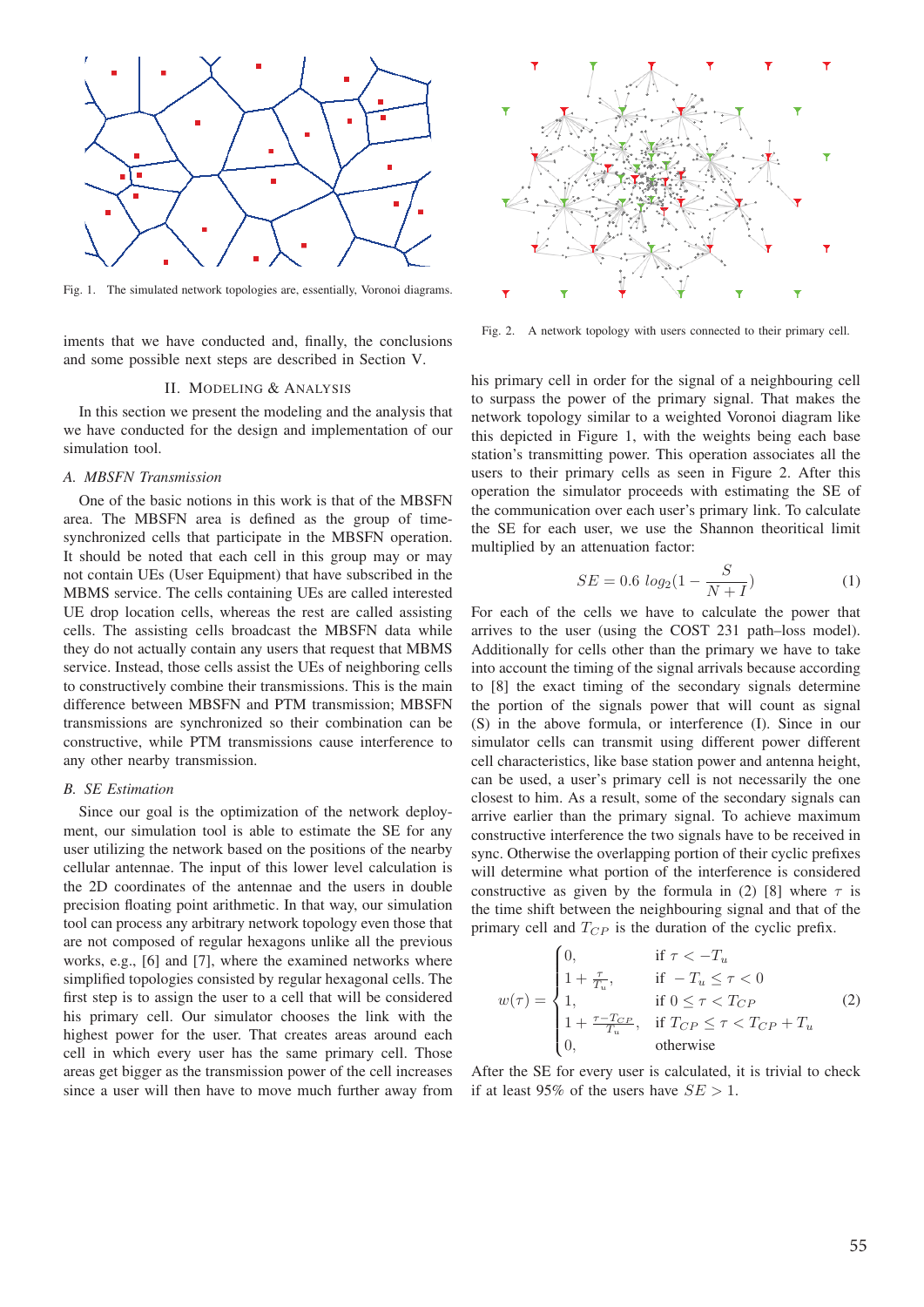

Fig. 3. Simplified flowchart of the genetic algorithm.

## III. PROPOSED GENETIC ALGORITHM

The genetic algorithm that we propose for the power consumption optimization uses mutations and crossbreeding over the atoms of a population of possible network configurations. It receives the following four parameters as input:

- The population size: typically 50.
- The protected population size: these will be some of the best atoms in the populations that will survive unchanged in the next generation. Typically 10.
- The mutation factor: this parameter controls how strong the mutations (random changes on an atom) will be.
- The crossbreeding probability: typically 50%.
- The network topology, this includes all the constant characteristics of the network like cell and user coordinates.

The procedure that creates a new generation of solutions from the older one can be seen in Algorithm 1 or more simplified in Flowchart 3. It guarantees that the best atoms of the population do not vanish from generation to generation while slowly spreading their "genes", which are partial solutions, to other atoms of the population. This spreading is achieved in two ways. First of all, some solutions are replaced by a mutated copy of a better solution. Secondly some solutions are crossbred with a better solution and then replaced by the offspring, which is also mutated.

The crossbreeding mechanism is described in Algorithm 2 and is also depicted in Figure 4 as a visual example. A separation grid of random density and placement is decided in lines 1 to 4 and is overlaid on the network deployment. This breaks both parents into blocks, i.e., partial solutions, and then

## Algorithm 1 Genetic algorithm

Require: atoms, crossbreedProbability, mutationFactor Require: protectedPopulation, population

- 1: {Create the starting population.}
- 2: for  $i = 1$  to population do
- 3:  $atoms_i \leftarrow createRandomAtom()$
- 4: end for
- 5: loop
- 6: sortByCriterion(atoms, "%OfUsersW ithAcceptableSE", "PowerConsumption") {Sorts the atoms using the two criteria in order.}
- 7: **for**  $i = 1$  to *population protected Population* **do** 8: {The protected population is ignored and will surviv The protected population is ignored and will survive
- unchanged to the next generation.}
- 9: **if**  $random() < crossbreed Probability$  **then** 10: {This atom will be crossbred with someone better and get replaced by their child.}
- 11:  $j \leftarrow random(i + 1, population)$ <br>12:  $atoms_i \leftarrow crossbreed(atoms_i, o)$
- 12:  $atoms_i \leftarrow crossbreed(atoms_i, atoms_j)$ <br>13: **else**

else

- 14: {This atom will be replaced by a replica of someone better.}
- 15:  $j \leftarrow random(i + 1, population)$ <br>16:  $atoms_i \leftarrow atoms_i$
- 16:  $atoms_i \leftarrow atoms_j$ <br>17: **end if**

end if

18: {Perform mutations on this atom, whether it is a child or a replica, to introduce variety in the population.} 19:  $mutate(atoms_i, mutationFactor)$ 

20: end for

21: end loop

half of those blocks are copied to the child from each parent, alternating between the two as the condition in line 7 dictates. This results in about 50% of each parent solution to be present in the offspring.

| <b>Algorithm 2</b> crossbreed routine                 |
|-------------------------------------------------------|
| <b>Require:</b> $A, B \in atoms$                      |
| <b>Require:</b> gridWidth, gridHeight                 |
| 1: $widthDivider \leftarrow random() * gridWidth$     |
| 2. heightDivider $\leftarrow random() * gridHeight$   |
| 3: $widthOffset \leftarrow random() * gridWidth$      |
| 4: heightOffset $\leftarrow$ random() $*$ gridHeight  |
| 5: for index, cell $\in$ A.cells do                   |
| if $2 ( (cell.x + widthOffset)/widthDivider  +$<br>6: |
| $ (cell.y + heightOffset)/heightDivider )$ then       |
| $insert(child. cells, A. cells_{index})$<br>7:        |
| else<br>8:                                            |
| $insert(child. cells, B. cells_{index})$<br>9:        |
| end if<br>10:                                         |
| $11:$ end for                                         |
| 12: $return$ <i>child</i>                             |
|                                                       |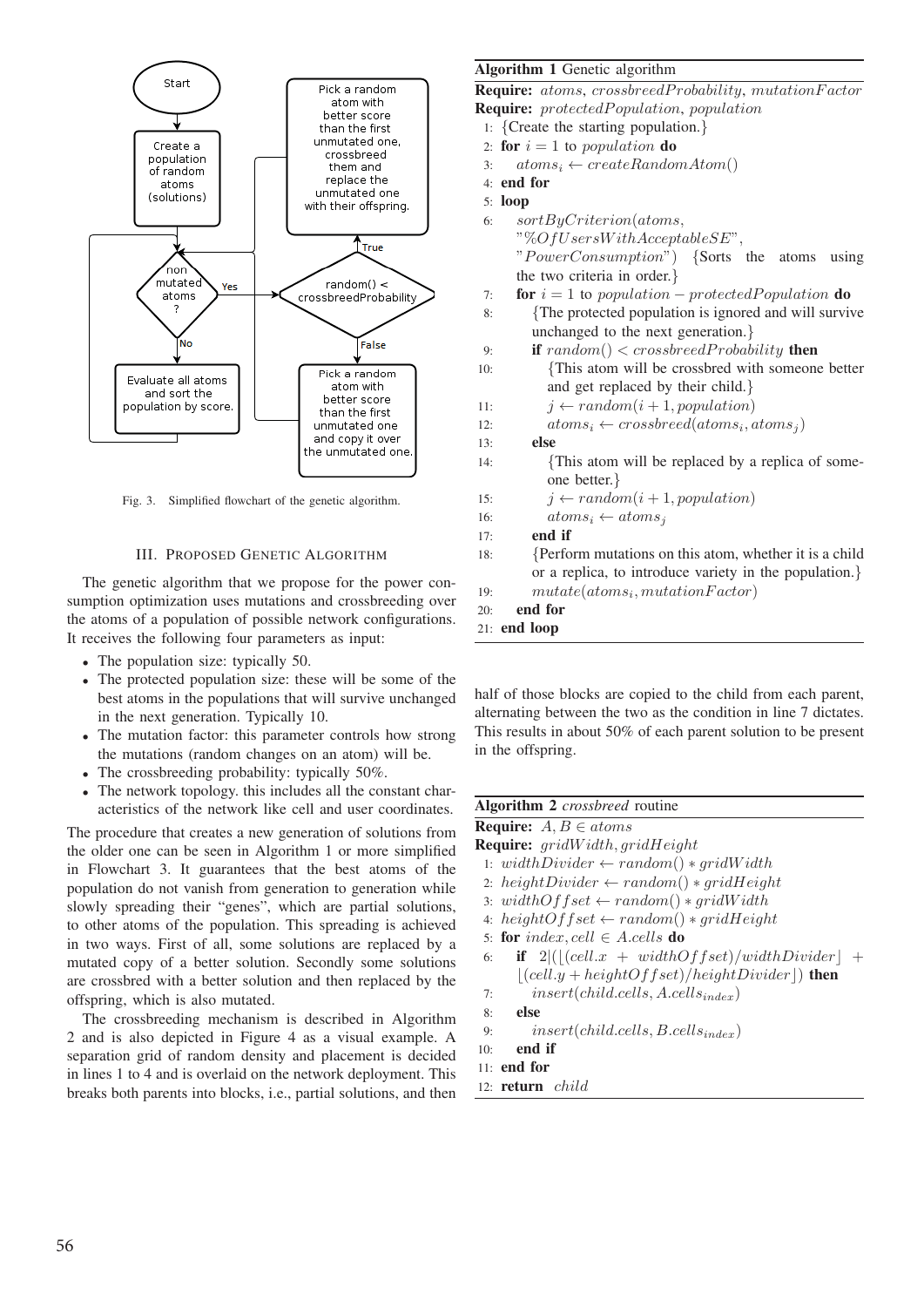

Fig. 4. Example crossbreeding of two atoms.

The *mutate* function is applied to each atom at the end of every round, making random changes to it, like changing the transmission schemes randomly and all cell transmission powers are multiplied by a random factor in (0.5, 1.5] without ever exceeding a power of 20W. The cell selection works by starting at a random cell and picking up a random radius around it within which all cell parameters are altered as described.



Fig. 5. A grid-like network topology and the proposed coverage.



Fig. 6. Power consumption and satisfied users (out of 100) during the optimization.

#### IV. EXPERIMENTAL EVALUATION

In the next two subsections we present the results of our experiments on both realistic and hex grid topologies. For each experiment we present the proposed deployment and a graph of the algorithm's progress towards the proposed deployment.

## *A. Simulations of Typical Topologies*

The first experiment is performed over a grid-like topology as illustrated in Figure 5. The antennae are placed with horizontal and vertical distance between them equal to 1000m. 100 users are placed around an almost central point with uniform distribution over a fixed radius equal to 1200m. This leads to higher user concentrations near the center where the radii are more "dense". As we can see in Figure 5, the algorithm turned off all cells that were away from the users therefore using the expected deployment while minimizing the power consumption. In Figure 6 the progress (which took 1000 generations of the genetic algorithm) towards the proposed coverage can be seen in terms of power consumption and number of satisfied users. Initially the power consumption was huge and every user was satisfied but while the power consumption was reduced, a total of 5 users were left out of satisfactory coverage.

The second experiment is the same network topology with 63 users placed in a ring like formation as illustrated in Figure 7. This is the first case where we expected that the algorithm would suggest that the central cells should assist. Contrary to our past research, we now see that filling the central user-less area with assisting cells is not the optimal strategy as long as no users are in the proximity of the central cells. We notice though a few cells that only serve a single user or even a couple of users. Although not assisting by definition, these cells are the closest thing we saw to purely assisting cells. The progress of the algorithm over 2000 generations can be seen in Figure 8.

### *B. Simulation of Existing Topology*

The third experiment is performed over a real map. Cells have been manually placed at probable positions and 137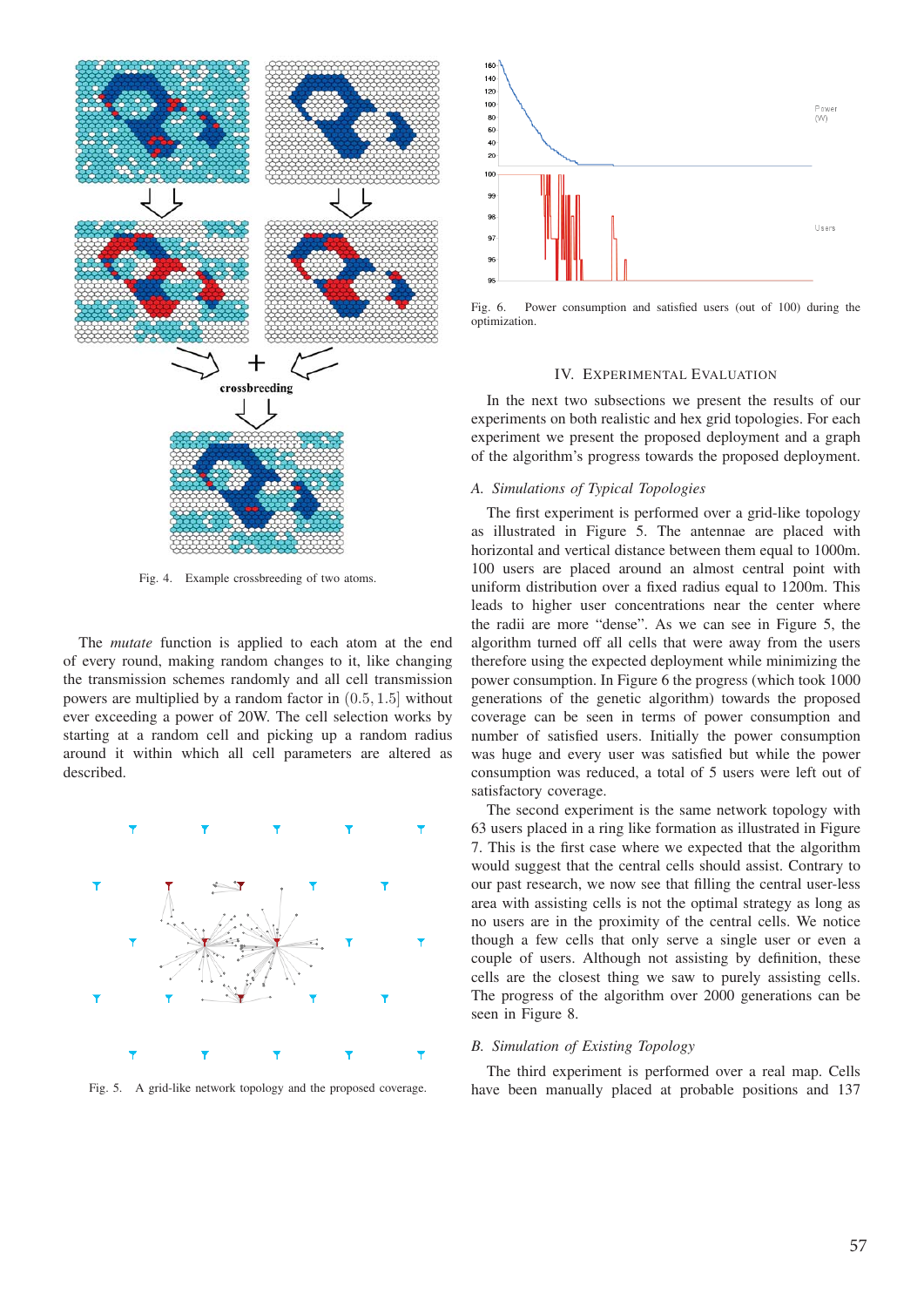

Fig. 7. A topology with users placed on a ring formation.

users have been placed on roads, villages and public transport stations. We can see the resulting coverage that the algorithm proposes in order to use minimal power in Figure 9 while retaining a SE over 1bps/Hz for at least 95% of the users. The black, red, orange and yellow cells are those that are transmitting MBSFN with increasingly higher power for each color tone. The cyan cells are completely turned off (meaning they are considered unnecessary by the algorithm). The total power used by the network is 82.5W and 95.62% of the users yield a SE over 1bps/Hz. The progress towards that network coverage over the course of 1000 generations of the genetic algorithm can be seen in Figure 10. The red line is the number of users that have a SE over 1. The algorithm first tries to get that number over 95% of the total user and until it manages that it will not start optimizing the power consumption of the network. That is the cause of the upward spike in the total power when the optimization starts.

## V. CONCLUSIONS & FUTURE WORK

During our experiments we saw that the usage of assisting cells was never suggested by the genetic algorithm. The closest thing we saw was cells with a single user transmitting with MBSFN. That means that the algorithm avoided to increase



Fig. 8. Power consumption and number of satisfied users (out of 63) during the optimization.



Fig. 9. The proposed deployment for the existing topology.

the power of a further cell so that it covers that user and instead decided to serve the user using the closest cell to him. Perhaps a reason for this lack of assisting cells is the usage of simplified models for the path-loss and the relationship between signal, interference and SE. More realistic formulas could provide the necessary inflection points that are currently missing. Without those inflection points, putting more power to an assisting cell doesn't increase the SE more than putting the same extra power to the cell closest to the user. Another disadvantage of devoting power to assisting cells compared to the main user cell is that signals from assisting cells are always somewhat out of sync and therefore strengthening them is not as good as strengthening the main signal.

Possible future work could examine the possibility of on purpose delayed, MBSFN transmitting, assisting cells. Those cells will delay their transmissions and be on purpose out of sync with the other cells. This delay will make the MBSFN transmissions of those cells more useful at a longer distance where the users are expected to be.



Fig. 10. Power consumption and number of satisfied users (out of 137) during the optimization.